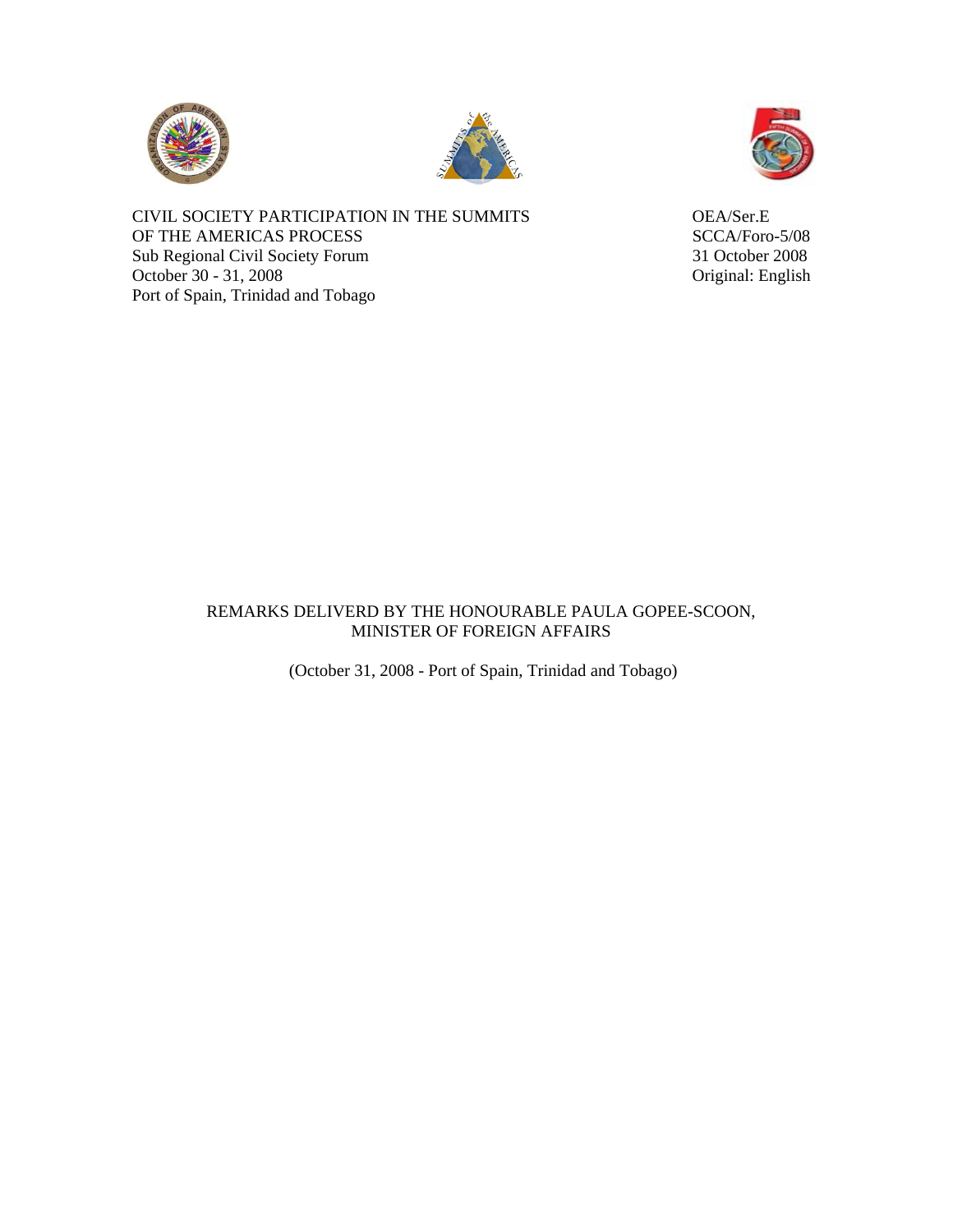## **REMARKS DELIVERD BY THE HONOURABLE PAULA GOPEE-SCOON, MINISTER OF FOREIGN AFFAIRS**

## **CARIBBEAN SUB-REGIONAL CIVIL SOCIETY FORUM IN PREPARATION FOR THE FIFTH SUMMIT OF THE AMERICAS, PORT OF SPAIN, OCTOBER 30 - NOVEMBER 1, 2008**

 Ambassador Albert Ramdhin, Assistant Secretary General of the Organisation of American States (OAS)

- Dr. Riyad Insanally, OAS Resident Representative
- Mr. Arthur Gray, Advisor, National Summit Secretariat
- Members of the Diplomatic Corps
- Mr. David Morris, Director of the OAS Summits of the Americas Secretariat

 Ms. Hazel Brown, Coordinator, Network of NGOs of Trinidad and Tobago for the Advancement of Women

- Representatives of FOCAL the Canadian Foundation of the Americas
- Representatives of Civil Society
- Representatives of Member States of the OAS
- Distinguished Moderators
- Members of the Media
- Other Distinguished Guests
- Ladies and Gentlemen

Let me first begin by conveying my apologies for not being able to be with you yesterday at the opening of this invaluable forum, as originally planned, but this was due to our weekly Cabinet meetings.

It is indeed a pleasure to join you today to share my thoughts with you as you continue your discussions on the draft Declaration of Commitment to be adopted by Heads of State and Government at the Fifth Summit of the Americas in April 2009 here in Port of Spain. I am heartened to note the wide representation of civil society organizations and particularly delighted to welcome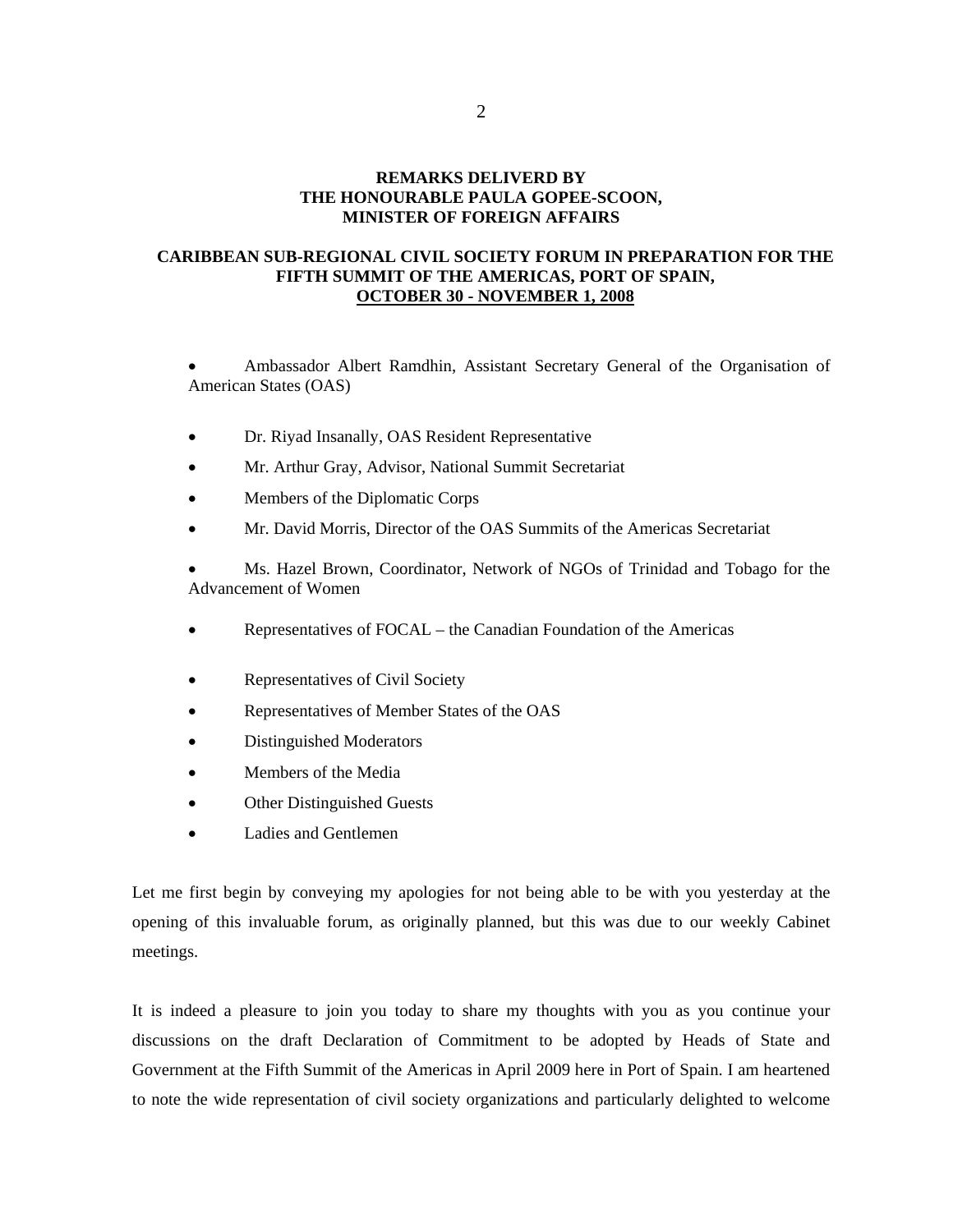our Caribbean colleagues who wish to add their voices to discussions which are critical to the development and future of the Hemisphere.

I wish to recognize, at the onset, the collective efforts of the Summits of the Americas Secretariat and the Department of International Affairs of the Organization of American States, the Canadian Foundation for the Americas (FOCAL) and the Network of NGOs of Trinidad and Tobago for the Advancement of Women in organizing this Forum in collaboration with the National Summit Secretariat of Trinidad and Tobago. I wish to acknowledge as well the financial support received from the United States Agency for International Development (USAID), the Canadian International Development Agency (CIDA) and the Inter-American Foundation (IAF). The convening of this Forum is yet another recognition that civil society must be engaged to augment the Summits process. You are the collective voices and agents of our peoples, providing the conduit for consultation on issues that affect the very social fabric of each of our societies.

As host of the Fifth Summit of the Americas in 2009 under the theme "Securing Our Citizens' Future by Promoting Human Prosperity, Energy Security and Environmental Sustainability", the Government of Trinidad and Tobago has been committed to engaging fully civil society. As the strongest proponent of Summit reform, your expertise and recommendations are vital to the Inter-American agenda in order to advance Summit implementation. Civil society **must** therefore be seen as a constructive partner in helping to implement Summit mandates both for the Organisation of American States (OAS) and Governments. This Forum, then, is a continuum of a process which from the start has stressed the engagement of all stakeholders in decisions that will ultimately shape, impact and influence the lives of each citizen in the Caribbean and the rest of the Americas.

Trinidad and Tobago, through its National Summit Secretariat in collaboration with the OAS Summits Secretariat, was pleased to convene the Hemispheric Forum with Civil Society in May this year  $(1<sup>st</sup>$  and  $2<sup>nd</sup>)$  in Miami. Recommendations at that Forum from some 117 representatives of civil society organizations around the Americas, highlighted specific proposals on energy security; human development and poverty reduction; and economic development and competitiveness. The Government of Trinidad and Tobago was pleased to receive the recommendations from the Miami Forum which were taken into consideration in the preparation of the draft Declaration of Commitment which you are now in the process of reviewing.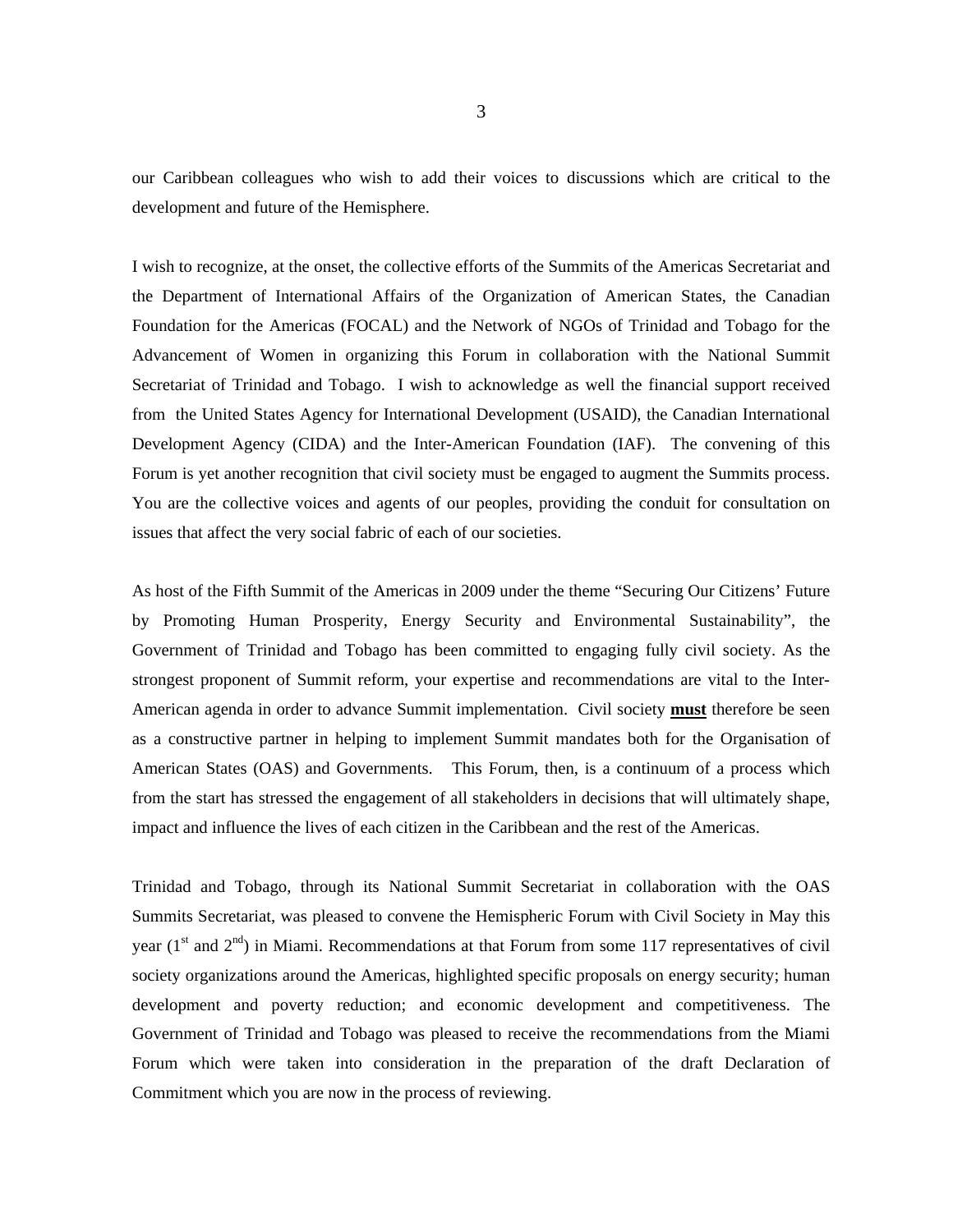I was also pleased to learn of the Caribbean Sub-Regional Dialogue For the Participation of Young People in the Process of the Summits of the Americas held two days ago with the purpose of achieving greater participation among young people in the Caribbean in the Young Americas Forum. As a nation, Trinidad and Tobago recognises the importance of involving young people at all stages of the democratic process. We continue to foster their inclusion through several of our policy initiatives and the implementation of related critical programmes geared to their collective wellbeing. I therefore wish to commend the efforts of the Young Americas Business Trust (YABT), the OAS Summits of the Americas Secretariat and the National Secretariat for convening the Dialogue. In so doing, our young people – our most principal resource - in the Caribbean and in North, Central America and South America who were involved in similar processes, embraced the opportunity to speak to the theme of the Fifth Summit and its relevance to their needs.

Your discussions yesterday, which I understand were stimulating, focused on thematic underpinnings of the draft Declaration – human prosperity, environmental sustainability and energy security. I am certain that today's dialogue will continue the diversity of perspectives on the issues and challenges confronting our societies. In other words, this Forum has provided an opportunity for **the Caribbean** to discuss the many common concerns and desires of **our** peoples, to define mutual objectives and to find a common way forward.

As you may be aware, negotiations on the draft Declaration commenced at the Third Regular Meeting of 2008 of the Summit Implementation Review Group (SIRG) in Barbados (September 18- 19, 2008) and continued at the Fourth Meeting in Antigua and Barbuda this month (15-17 October, 2008), with a focus on the human prosperity pillar of the Declaration. Two SIRG meetings are scheduled to take place before the year ends to further the negotiation process in an on-going spirit of cooperation, steadfastness and consensus. It is imperative that we remain focused on our goals, that we work together and engage you and other affiliate organizations throughout the Hemisphere to produce a document that captures the needs and future aspirations of our peoples in the Caribbean and the rest of the Hemisphere.

Ladies and Gentlemen, we all seek a shared objective and have a collective responsibility - that each citizen in the Americas could reap or experience some tangible benefit from the Summit process that